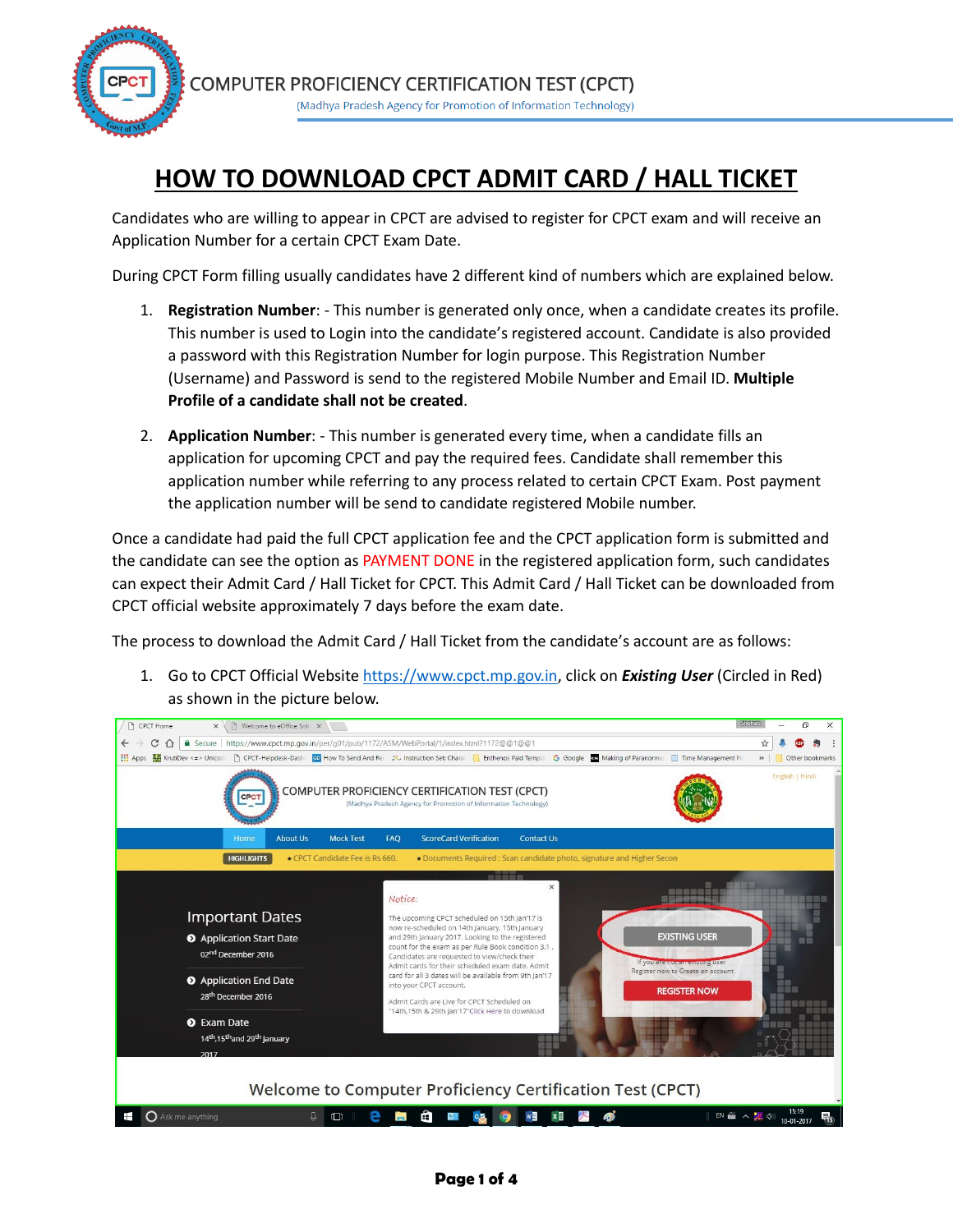

2. On click of Existing User, candidate will be diverted to a New Screen where candidate shall enter its Registration Number (Username) and Password (Circled in Red) to login, then click on Login button (Circled in Blue).

| $\bf{Computer\,Proficiency\,Certification\,Test}$<br>Madhya Pradesh Agency for Promotion of Information Technology | MAP_IT |
|--------------------------------------------------------------------------------------------------------------------|--------|
| <b>GOVERNMENT OF MADHYA PRADESH</b>                                                                                |        |
| <b>Candidate Login</b>                                                                                             |        |
| Login to Fill/Submit/View Application Form<br>User Id<br>Password<br>Forgot Password<br>Login<br>Version 12.01.00  |        |

3. Click on the Application Form Tab (Circled in Red) as shown in the picture below

|                          |                                                      |                | <b>GOVERNMENT OF MADHYA PRADESH</b> |                        |   |
|--------------------------|------------------------------------------------------|----------------|-------------------------------------|------------------------|---|
| <b>Registration Form</b> | Application Form                                     |                |                                     |                        |   |
|                          | <b>Application Form</b>                              |                |                                     |                        |   |
|                          |                                                      |                |                                     |                        |   |
|                          |                                                      |                |                                     |                        |   |
|                          | Note: Please Click + to apply for new/upcoming CPCT. |                |                                     |                        |   |
|                          | Your previous applications                           |                |                                     |                        | c |
| Action                   | Application Seg No $\div$                            | 10th Roll No ≑ | Applicant Full Name $\div$          | Exam Date(dd/MMM/yyyy) |   |
| $\alpha$                 |                                                      |                |                                     | 14/jan/2017            |   |

**G** Logout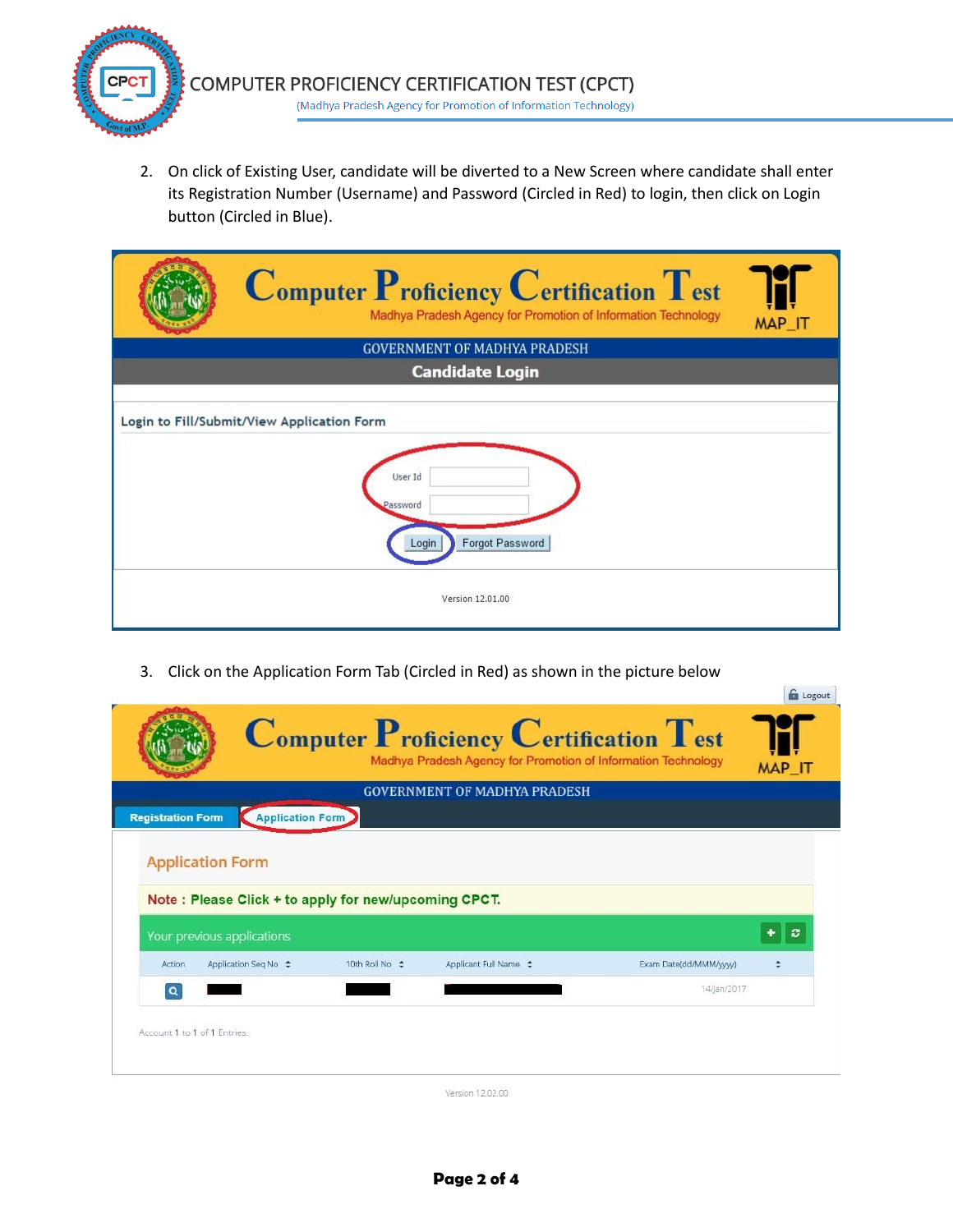

4. Click on the Action button (Circled in Red) as shown in the picture below

|                              |                                                                                    |                | $\bf{Computer\; Proficiency\; Certification\; Test}$<br>Madhya Pradesh Agency for Promotion of Information Technology |                        | <b>G</b> Logout<br>MAP_IT |
|------------------------------|------------------------------------------------------------------------------------|----------------|-----------------------------------------------------------------------------------------------------------------------|------------------------|---------------------------|
|                              |                                                                                    |                | <b>GOVERNMENT OF MADHYA PRADESH</b>                                                                                   |                        |                           |
| <b>Registration Form</b>     | <b>Application Form</b>                                                            |                |                                                                                                                       |                        |                           |
|                              | Note: Please Click + to apply for new/upcoming CPCT.<br>Your previous applications |                |                                                                                                                       |                        | c                         |
| Action                       | Application Seq No $\div$                                                          | 10th Roll No ≑ | Applicant Full Name $\div$                                                                                            | Exam Date(dd/MMM/yyyy) |                           |
|                              |                                                                                    |                |                                                                                                                       | 14/jan/2017            |                           |
| Account 1 to 1 of 1 Entries: |                                                                                    |                |                                                                                                                       |                        |                           |

5. On Click of Action button, a new screen will be displayed, wherein Click on the Hall Ticket Tab (Circled in Red) as shown in the picture below

|                                                         |                                                                                                          | <b>Print Form</b> |
|---------------------------------------------------------|----------------------------------------------------------------------------------------------------------|-------------------|
|                                                         | Computer Proficiency Certification Test<br>Madhya Pradesh Agency for Promotion of Information Technology | MAP_IT            |
|                                                         | <b>GOVERNMENT OF MADHYA PRADESH</b>                                                                      |                   |
| Note: Application form has been submitted successfully. |                                                                                                          |                   |
| Applicatio<br><b>Hall Ticket</b>                        |                                                                                                          |                   |
| Hall Ticket                                             |                                                                                                          |                   |
|                                                         | *Assessment:<br>$-5$ elect $-$<br>$\blacktriangledown$<br>Search                                         |                   |
|                                                         | Version 12.02.00                                                                                         |                   |

- 6. On click of Hall Ticket tab a new screen will be displayed. A dropdown will be displayed wherein the candidate must select the Assessment date for which the Hall Ticket must be selected.
- 7. Upon selection of Assessment date (Circled in Red) then click on Search button (Circled in Blue) as shown in the picture below